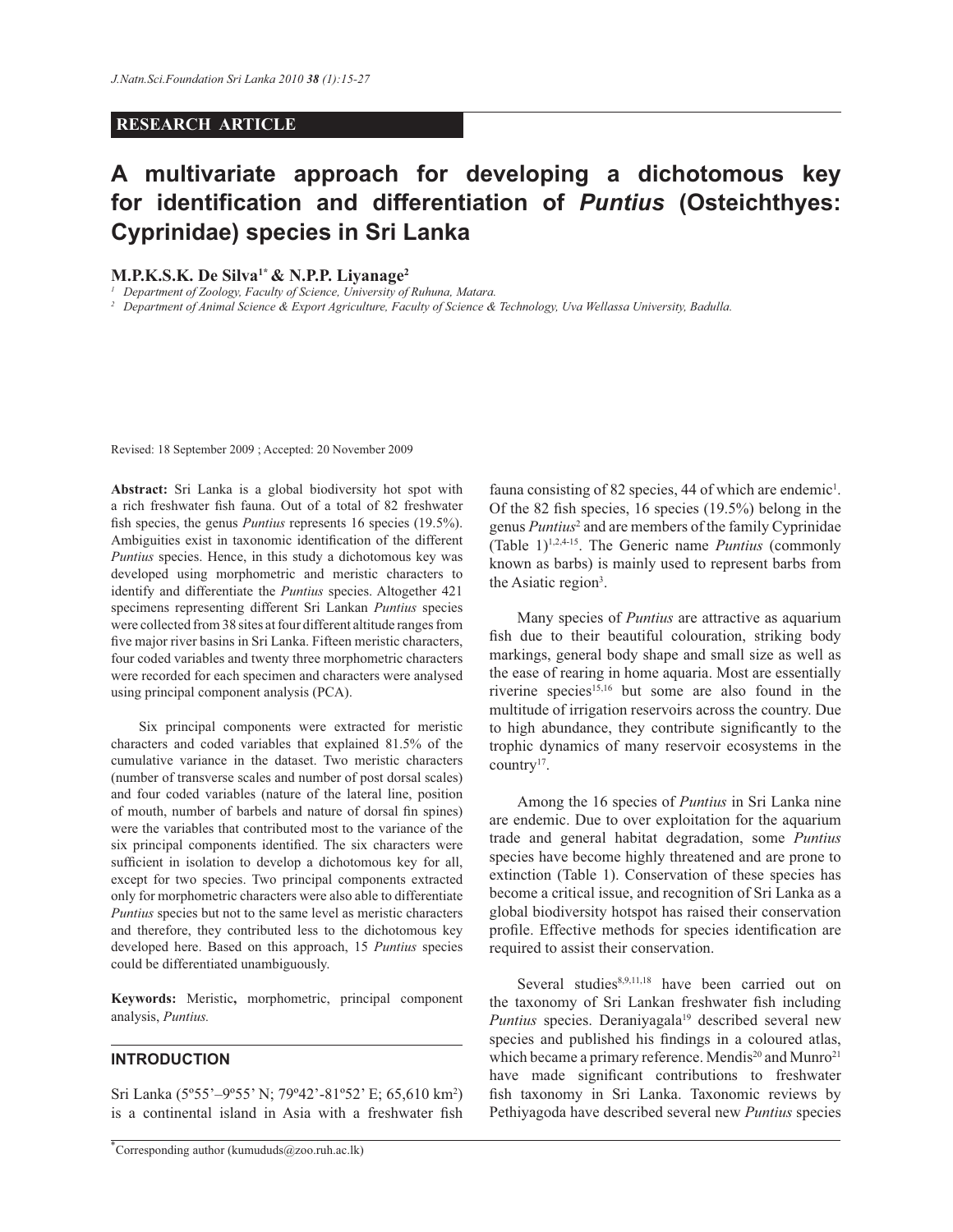and clarified the taxonomic status of some *Puntius*  species where previously ambiguities were present in their identification<sup>4,22-24</sup>.

 However, there are ambiguities in identification and differentiation of *Puntius* spp.. Currently, identification of *Puntius* spp. is based on several characters that incorporate external morphology, morphometric and meristic characters<sup>3,4,19,21</sup>. In most instances identification at the species level is based on a few specimens that may not adequately represent all intra-specific variations present. It is difficult to obtain some characters (i.e. osteological characters) in a short time period and damage the specimen. Descriptions of colour patterns and markings on the body may fade or may not be clearly seen in preserved specimens. These problems



**Figure 1:** Map of Sri Lanka showing sampling sites, elevations and rivers sampled

Doolgala-K1a, Bulathkohupitiya-K1b, Minimarukolaniya-K2, Pinnawala- K3, Biyagama-K4, Rampadeniya- K5a, Kitulgala- K5b, Dehiowita- K5c, Daraniyagala-K6, Alugala-K7, Peregashandiya-K8a, Yatiyantota-K8b, Illukkumbura-M1, Pallegama -M2, Hiriwadunawewa-M3a, Habarana-M3b, Parakrama Samudraya-M4, Ginnoruwa- M5, Arawa-M6, Welimada- M7, Demodara- M8, Agalawatta- KL1a, Ingiriya- KL1b, Athwaltota- KL 2, Pitigala Kanda (Kalawana)- KL 3, Gamagoda- KL 4, Handurukanda -KL5, Bopath-Ella-KL6a/ KL6c, Wakwella-G1, Hiniduma-G2, Kanneliya-G3 Viharahena-G4, Opatha-G5b, Deyandara-N1, Dediyagala-N2, Mawarala-N3, Godapitiya- N4b

have led to misidentification of *Puntius* species hence the identification of a rigorous set of characters devoid of these failures would enhance the taxonomy of this important fish species. Adopting an approach that screens morphological and meristic characters using large sample sizes and employing appropriate statistical analyses should assist in the identification and discrimination of extant species.

 The current study therefore aimed to develop a dichotomous key for Sri Lankan *Puntius* species, to identify and discriminate species using a set of characters with easily identifiable, non overlapping scores that could be recorded within a short time period with high precision.

# **METHODS AND MATERIALS**

A total of 421 fish from 15 described species of *Puntius* (of the 16 species recorded in Sri Lanka) were sampled from 38 sites in 5 major river basins from March 2004 to November 2006 (Figure 1). Fish were caught using gape nets, cast nets and scoop nets. Where particular species were considered to be highly endangered or rare, only 2 or 3 individuals were taken for analysis. Specimens were identified in the field to species level using external morphological characters (colour patterns, specific morphological traits and body shape)<sup>4</sup>. Samples were then preserved in 70% alcohol. Additional identification



**Figure 2:** Morphometric characters measured in this study

Total length, TL; Standard length, SL; Fork length, FL; Maximum body depth, MBW; Head length, HL; Eye diameter, ED; Distance between pair of nostrils, IND; Inter orbital distance, IOW; Post orbital length, POL; Dorsal fin length, DFL; Pre dorsal length, PDL; Post dorsal length, PODL; Anal fin length, AFL; Pre anal length, PAL; Post anal length, POAL; Pre ventral length, PVL; Post ventral length, POVL; Pre pelvic length, PPL; Post pelvic length, POPL; Caudal fin length, CFL; Width of the caudal fin when fully spread, CSPR; Caudal peduncle height, HCPD; end of the dorsal fin to end of the caudal peduncle length, LCPD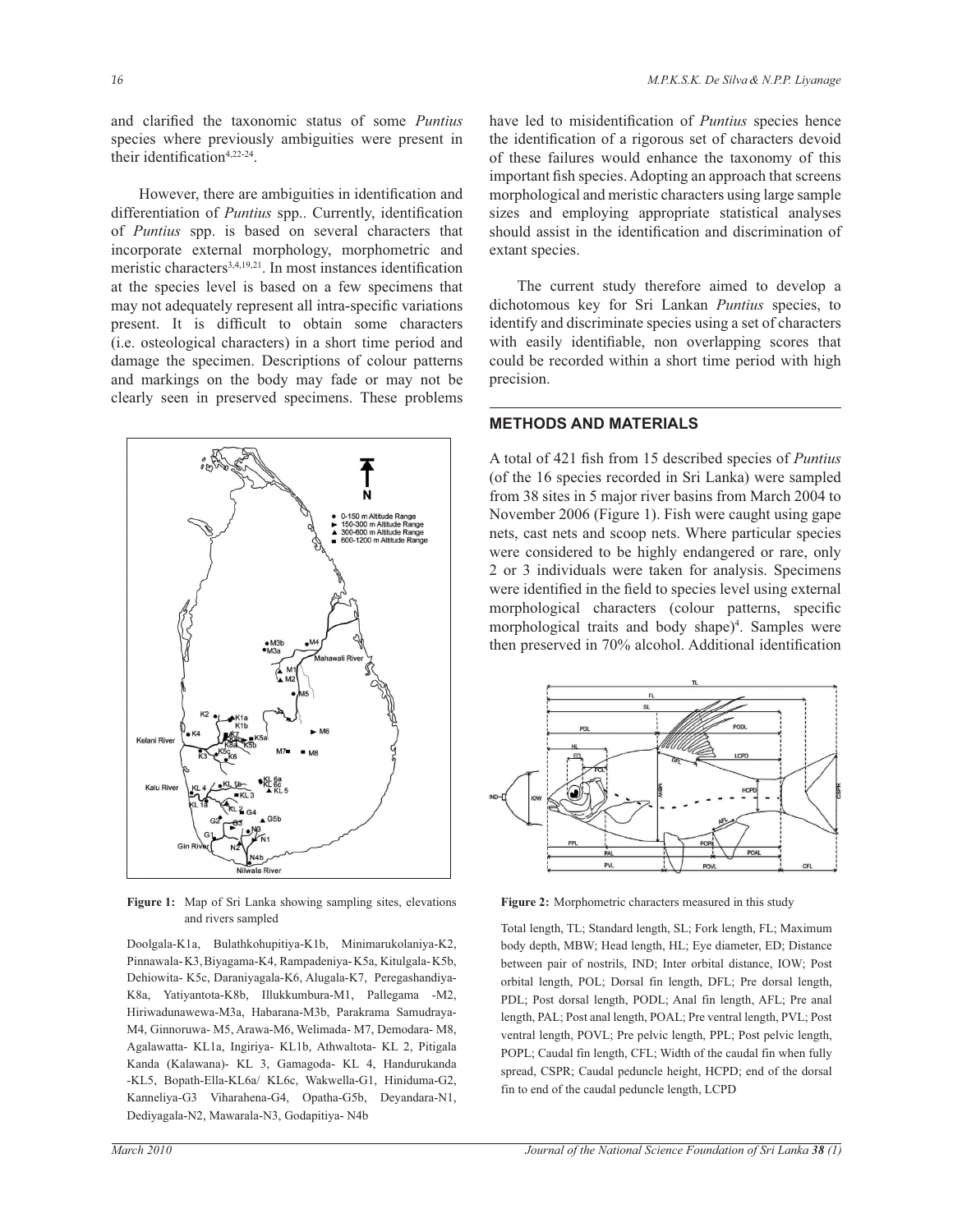Table 1: *Puntius* species of Sri Lanka and their status<sup>1,4</sup>

| Species                             | E                        | V      | En     | <b>CE</b> | A                   |
|-------------------------------------|--------------------------|--------|--------|-----------|---------------------|
| Puntius amphibius <sup>5</sup>      |                          |        |        |           | Common              |
| Puntius asoka <sup>6</sup>          | $^{+}$                   |        |        | $^{+}$    | Rare                |
| Puntius bandula <sup>7</sup>        | $^{+}$                   |        |        | $^{+}$    | Very rare           |
| Puntius himaculatus <sup>8</sup>    | $^{+}$                   |        |        |           | Very common         |
| Puntius chola <sup>2</sup>          |                          |        |        |           | Common <sup>*</sup> |
| Puntius cumingii <sup>9</sup>       | $^{+}$                   | $^{+}$ |        |           | Common              |
| Puntius dorsalis <sup>10</sup>      |                          |        |        |           | Common              |
| Puntius singhala <sup>11</sup>      |                          |        |        |           | Common              |
| Puntius martenstyni <sup>7</sup>    | $^{+}$                   |        |        | $^{+}$    | Rare                |
| Puntius nigrofasciatus <sup>9</sup> | $^{+}$                   | $^{+}$ |        |           | Not yet rare        |
| Puntius pleurotaenia <sup>8</sup>   | $^{+}$                   | $^{+}$ |        |           | Common              |
| Puntius sarana <sup>2</sup>         | $\overline{\phantom{0}}$ |        |        |           | Common              |
| Puntius srilankensis <sup>12</sup>  | $^{+}$                   |        | $^{+}$ |           | Very rare           |
| Puntius ticto <sup>2</sup>          |                          |        |        |           | Common              |
| Puntius titteya <sup>13</sup>       | $^{+}$                   | $^{+}$ |        |           | Common              |
| Puntius vittatus <sup>14</sup>      |                          |        |        |           | Common              |

E – Endemic, V – Vulnerable, En – Endangered, CE – Critically Endangered, A – Abundance.

\* – Uncommon in wet zone

Superscript numerals indicate the relevent reference of identification of the fish species.

**Table 2a**: Meristic measurements scored for *Puntius* species

| Characters                                                                                   |          |
|----------------------------------------------------------------------------------------------|----------|
| Scale counts                                                                                 | Acronyms |
| Number of lateral line scales                                                                | 11s      |
| Number of transverse scales*                                                                 | tr       |
| Pre dorsal scales- counted from the edge of the operculum to the beginning of the dorsal fin | prds     |
| Post dorsal scles- counted from the end of the dorsal fin to the beginning of the caudal fin | psds     |
| Dorsal fin scales-counted from the beginning of the dorsal fin to the end of the dorsal fin  | dfsc     |
| Scales around the caudal peduncle                                                            | cped     |
| Fin ray counts                                                                               |          |
| Number of dorsal fin rays                                                                    | dfr      |
| Number of anal fin rays                                                                      | afr      |
| Number of pelvic fin rays                                                                    | pfr      |
| Number of caudal fin rays                                                                    | cfr      |
| Number of ventral fin rays                                                                   | vfr      |
| Fin spine counts                                                                             |          |
| Number of dorsal fin spines                                                                  | dfs      |
| Number of anal fin spines                                                                    | afs      |
| Number of pelvic fin spines                                                                  | pfs      |
| Number of ventral fin spines                                                                 | vfs      |

<sup>b</sup> Numbers one to nine were used in the analysis. Transverse scales were divided into 9 categories according to the arrangement (1) 3.5/2.5; (2) 3.5/3; (3) 3.5/3.5; (4) 4.5/2.5; (5) 4.5/3; (6) 4.5/3.5; (7)5/3.5; (8) 5.5/2.5; (9) 5.5/3.5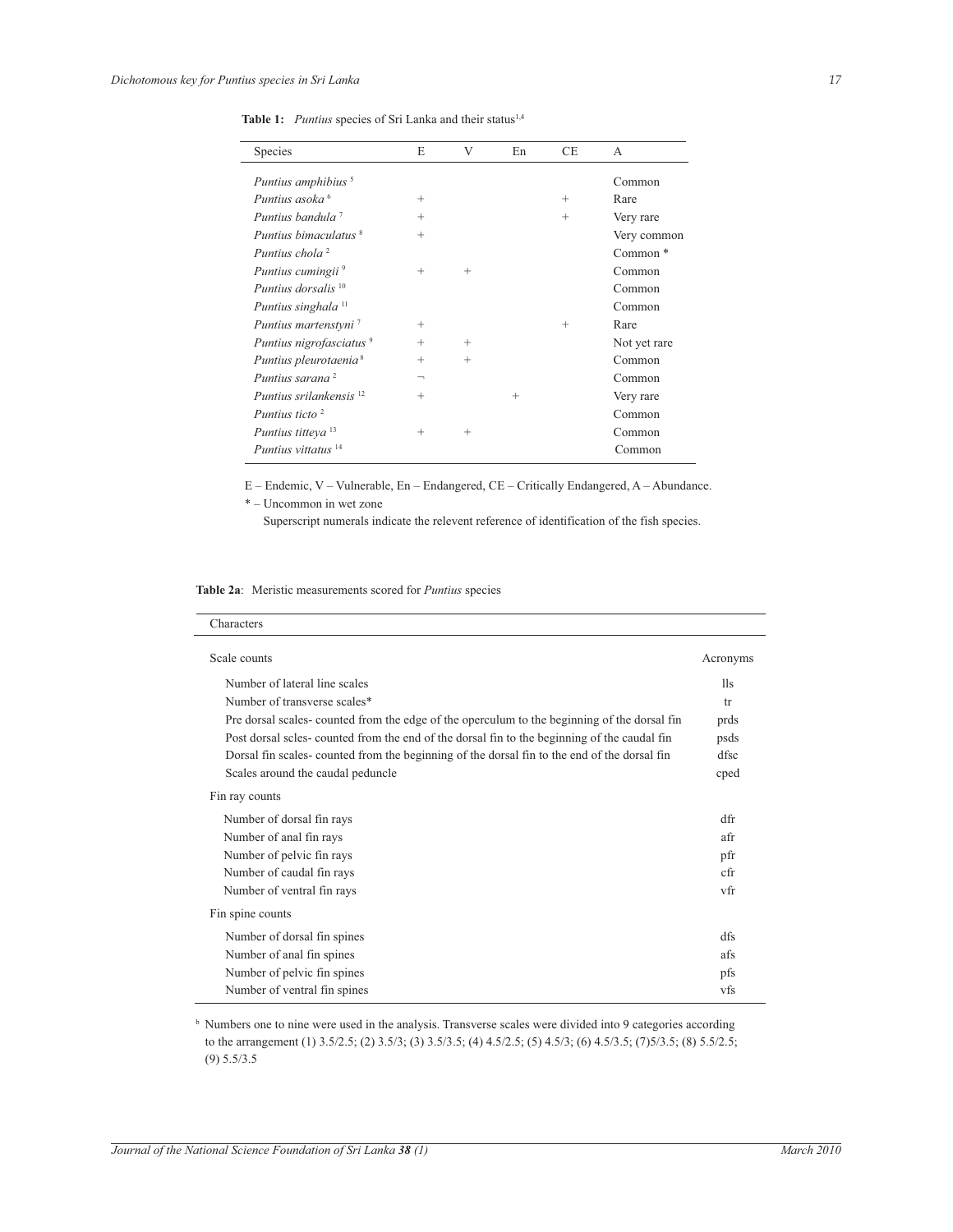| Table 2b: Coded variables scored on <i>Puntius</i> species |  |  |  |  |  |
|------------------------------------------------------------|--|--|--|--|--|
|------------------------------------------------------------|--|--|--|--|--|

| Characters                                                                             | Acronyms |
|----------------------------------------------------------------------------------------|----------|
| Nature of lateral line*                                                                | n11      |
| 1) Complete lateral line                                                               |          |
| 2) Incomplete lateral line                                                             |          |
| Position of mouth*                                                                     | pom      |
| 1) sub terminal (When the mouth is opened it directs towards downward)                 |          |
| 2) terminal (When the mouth is opened it directs front of the head and points forward) |          |
| Nature of dorsal fin spines*                                                           | ndfs     |
| 1) smooth                                                                              |          |
| 2) serrate                                                                             |          |
| <b>Barbles</b>                                                                         |          |
| Number of barbels                                                                      | nb       |
| 0) no barbells or a pair of rudimentary barbels                                        |          |
| one pair of barbels<br>1)                                                              |          |
| two pairs of barbels<br>2)                                                             |          |

\*Characters were quantified as 0, 1 and 2 on a nominal scale and this number was used in the analysis.

**Table 3:** Component loadings of each morphometric variable obtained for two principal components extracted by PCA

|             |       | Component |  |
|-------------|-------|-----------|--|
| Variable    | 1     | 2         |  |
| TL          | .300  | .950      |  |
| FL1         | .921  | .388      |  |
| MBW1        | .937  | .340      |  |
| HL1         | .941  | .335      |  |
| ED1         | .956  | .267      |  |
| POL1        | .915  | .394      |  |
| <b>DFL</b>  | .385  | .916      |  |
| PDL1        | .939  | .341      |  |
| PODL1       | .919  | .391      |  |
| AFL1        | .908  | .401      |  |
| PAL         | .925  | .377      |  |
| POAL        | .888  | .454      |  |
| <b>PVL</b>  | .934  | .353      |  |
| <b>POVL</b> | .909  | .413      |  |
| PPL1        | .949  | .303      |  |
| POPL1       | .910  | .413      |  |
| CFL1        | .887  | .446      |  |
| <b>CSPR</b> | .866  | .476      |  |
| <b>HCPD</b> | .942  | .323      |  |
| <b>LCPD</b> | .935  | .335      |  |
| <b>IND</b>  | .912  | .335      |  |
| <b>IOW</b>  | .933  | .334      |  |
| Eigen Value | 20.67 | 1.1       |  |
| % Variance  | 94    | 5         |  |

**Table 4:** Component loadings of each variable obtained for each principal component (highlighted values are the most contributing variables to each principal component)

| Variable    | Component |                |         |                |         |         |  |  |
|-------------|-----------|----------------|---------|----------------|---------|---------|--|--|
|             | 1         | $\overline{2}$ | 3       | $\overline{4}$ | 5       | 6       |  |  |
|             |           |                |         |                |         |         |  |  |
| n11         | $-.371$   | $-.661$        | .340    | .385           | .015    | $-.099$ |  |  |
| 11s         | .848      | .419           | $-.041$ | .041           | .149    | $-.009$ |  |  |
| tr          | .246      | .516           | $-.076$ | .383           | .530    | .143    |  |  |
| nb (pairs)  | .858      | .188           | $-.213$ | .189           | .007    | $-112$  |  |  |
| pom         | .174      | .074           | .092    | .869           | .019    | $-.203$ |  |  |
| ndfs        | .048      | .040           | .110    | $-.052$        | .935    | $-.085$ |  |  |
| dfs         | .391      | .667           | .176    | .227           | $-.027$ | $-.045$ |  |  |
| vfs         | $-.084$   | .019           | .874    | .179           | .214    | .178    |  |  |
| vfr         | $-.005$   | .069           | $-.901$ | .031           | .062    | .040    |  |  |
| cfr         | .081      | .031           | .066    | $-.226$        | $-.020$ | .851    |  |  |
| prds        | .777      | .114           | .105    | $-.025$        | .379    | .165    |  |  |
| psds        | .817      | .329           | .016    | .021           | $-.174$ | .074    |  |  |
| cped        | .271      | .816           | $-.103$ | .012           | $-.077$ | .148    |  |  |
| dfsc        | .153      | .791           | .024    | .048           | .329    | $-.128$ |  |  |
| afr         | .049      | $-.024$        | $-.064$ | $-.578$        | .062    | $-.618$ |  |  |
| Eigen Value | 5.12      | 2.18           | 1.40    | 1.36           | 1.16    | 1.10    |  |  |
| % Variance  | 34        | 14.5           | 9       | 9              | 8       | 7       |  |  |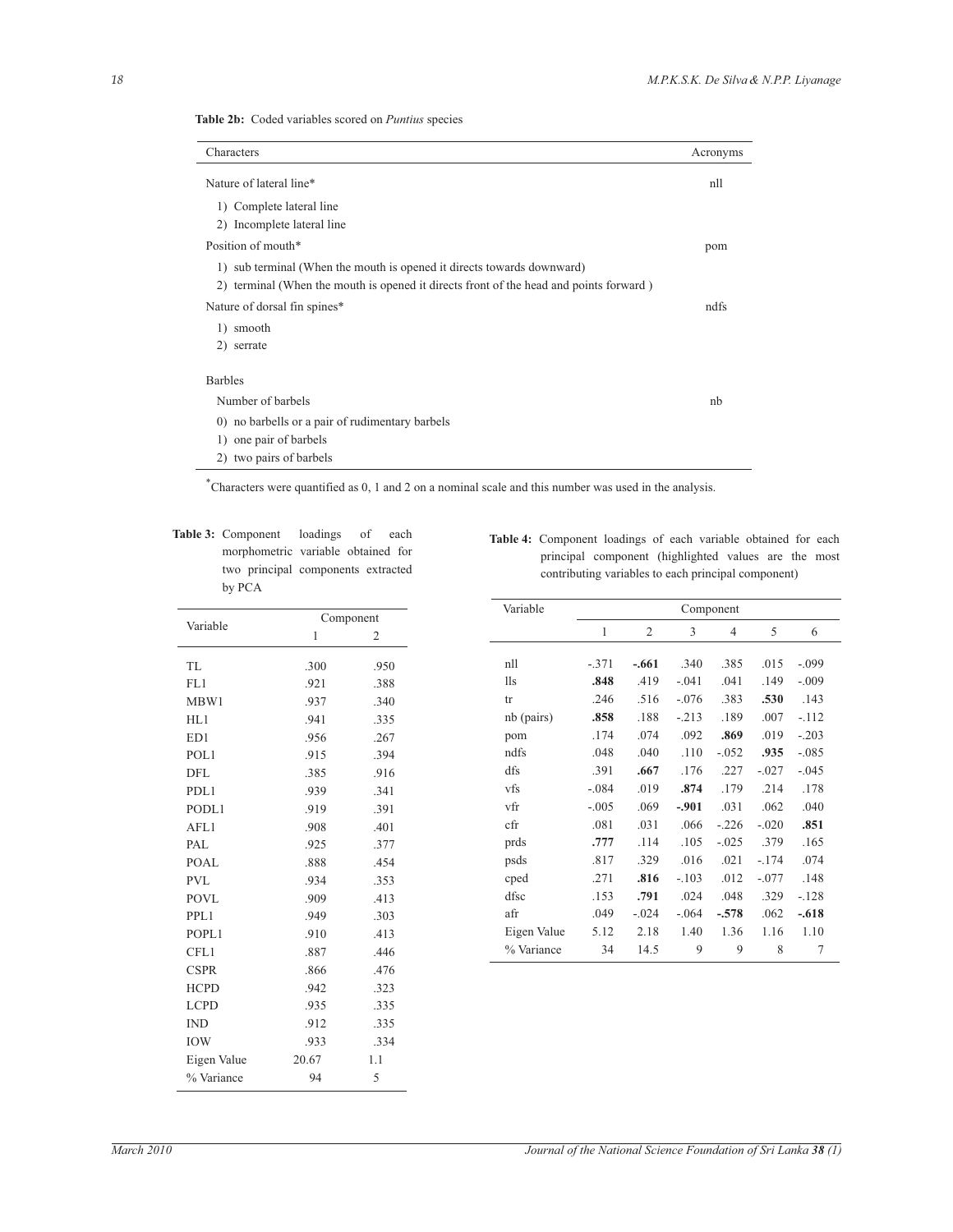was undertaken in the laboratory using standard fish keys and guides<sup>3,4,19,21</sup>. A total of 42 characters of which 23 represented morphometric measurements (Figure 2), 15 represented meristic traits and 4 represented coded variables were scored for all 15 species (Tables 2a & 2b). Particular measurements were made by a single individual to minimize scoring errors. Linear measurements were made using vernier calipers to the nearest 0.01 mm. A Stereo microscope (Wild M5A) and hand lens were used to determine meristic counts and to score coded variables.

 Analyses were carried out separately for morphometric and meristic characters as these variables are different from both statistical (morphometric are continuous and meristic are discrete) and biological (morphometric characters can be susceptible to environmental factors while most meristic characters are fixed early during the development) perspectives<sup>25</sup>. Coded characters were converted to a discrete form and also included with meristic characters in the analysis (Table 2b).

 As body measurements are often strongly correlated with body length, all morphometric variables were standardized for individual size of each species separately using the following equation<sup>26</sup>.

$$
Y\Box_{i}^{\vphantom{1}}\!\!\!\equiv\!\log_{10}\!Y_{i}^{\vphantom{1}}\!\!\!\!- \text{b}(\log_{10}\!L_{i}^{\vphantom{1}}\!\!\!\!- \log_{10}\!X)
$$

Where  $Y \Box_i$  = size corrected morphometric variable value for the i<sup>th</sup> fish,  $Y_i$  = original value,  $L_i$  = standard length for  $i<sup>th</sup>$  fish,  $X =$  mean standard length for that group of fish and b = slope of regression of  $log_{10}Y$  on  $log_{10}L_i$  for the fish group (species) considered. Effectiveness of the standardization was checked by correlation analysis of each variable with standard length, and no correlation was observed with individual length.

 Meristic characters are commonly determined early during development and have often been reported as being independent of individual size $27-29$ . Relationship of each meristic character with total length of individual was analysed separately for each species and results showed that the majority of characters were not significantly correlated. A few characters did show significant correlation with total individual length but these characters varied across species. As the present study was focused on inter-specific variation, intraspecific correlations of a small number of variables were not considered to be important.

 The general aim of the current study was to identify sets of characters that could differentiate individual *Puntius* species. As a univariate approach cannot address any joint effect (interactions) of variables, each individual was considered to be a single multivariate observation in the analyses<sup>30,31</sup>. Data used in the analyses were assessed using Principal Component Analysis (PCA) and consisted of pooled data from 42 variables on 15 species. Raw meristic data together with coded character data and size adjusted morphometric data were analyzed separately according to the methodological steps and statistical steps suggested by Gorge and Mallery<sup>32</sup>. Component loadings were obtained by a rotation method with Varimax and normalization. Variables that had no variance and those which contributed comparatively low variance in the analysis where principal components (PCs) were extracted, were excluded from the analysis. Maximum, minimum, mean and standard deviation of each meristic variable and morphometric variables were obtained for each species. All calculations were carried out using statistical software SPSS version 16.

#### **RESULTS**

PCA was performed using 23 standardized morphometric data measurements for each individual/species. The first two PCs possessing Eigen values above 1 explained 99% of the cumulative variance. All morphometric variables had positive loadings in the first and second principal components (PC1 and PC2), that explained 94% and 5% of the variance, respectively (Table 3). According to previous studies<sup>33</sup> any components having all loadings (coefficients) of the same sign for a PC is indicative of size variation whereas any component having both positive and negative loadings is indicative of shape variation. As both PCs had positive component loadings in the present study, it could be concluded that they accounted for the size variation among species. High scores for PC1 were associated with position and size of the eye, maximum depth of the body, position of the anal fin, pelvic fin, ventral fin, length and depth of the caudal peduncle and spread of the caudal fin, and length of the caudal fin. Total length and dorsal fin length provided the highest contribution to PC2.

 Component scores of each individual fish obtained for PC1 and PC2 separated 15 species in a two dimensional matrix (Figure 3). *P. nigrofasciatus*, *P. bimaculatus* and *P. chola* individuals showed negative component scores for both PC1 and PC2 and their plots were highly separated from the rest of the sampled species occupying three different positions in the plot. *P. pleurotaenia*  and *P. martenstyni* had positive component scores for both PC1 and PC2 that also separated them from other species but that grouped them closely together. *P. titteya*, *P. ticto*, *P. bandula* and *P. vittatus* also clustered in close proximity and formed a separate group.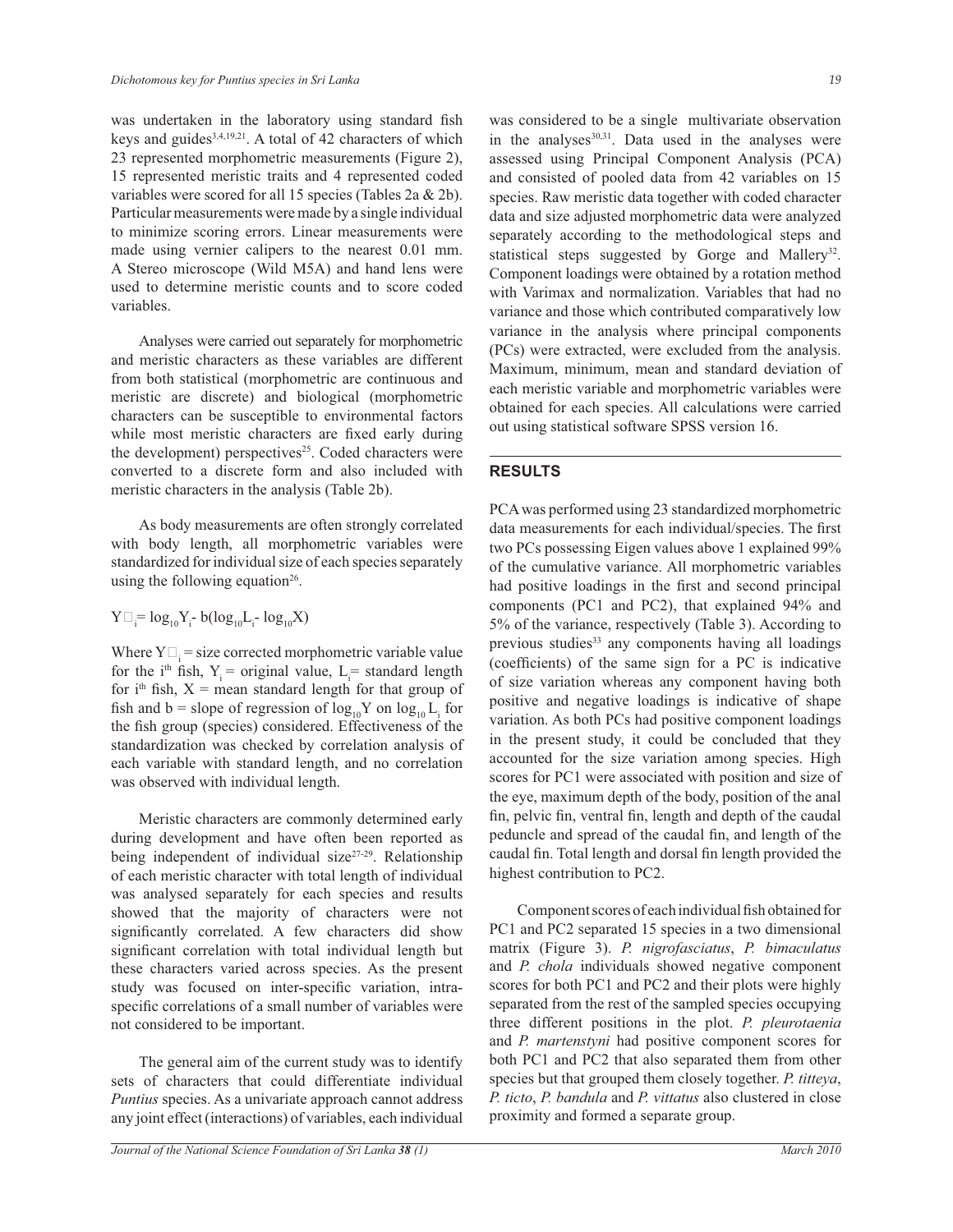Separation of species in the biplot was mainly influenced by the length and depth of the body. Individuals possessing small values for maximum body depth (MBW) and large values for total length (TL), width of caudal fin when fully spread (CSPR), caudal peduncle height (HCPD) and distance between end of dorsal fin to end of the caudal peduncle (LCPD) represented slender/ longer bodied species and grouped above the PC1 axis. Individuals with high values for MBW and small values for TL, CSPR, HCPD and LCPD represented deeper/ shorter bodied species and grouped below the PC1 axis (Figure 3). A Spearman rank correlation between component scores (for PC1 and PC2) and the standardized total length of each individual also indicated that the separation of species was highly dependent on individual size of fish ( $r^2 = 0.799$ ;  $p = 0.000$ . and  $r^2 = -0.631$ ;  $p = 0.000$ respectively for PC1 and PC2). This separation was not sufficient to discriminate between most species. A comparative analysis of the maximum, minimum values and means of morphometric variables among species (not shown) showed that the values overlapped in most species.

 A similar analysis performed with meristic characters with number of pelvic fin spines was removed from the analysis because it did not vary among species, while the number of pelvic fin rays (pfr), number of dorsal fin rays (dfr) and number of anal fin spines (afs) were removed due to comparatively low variance contributions.

 Six PCs (Eigen values above 1) were obtained with 81.5% of the cumulative variance explained (Table 4). PC1 explained 34% of total variance. The variables that contributed most to PC1 were the number of lateral line scales (lls), number of barbels (nb), number of pre dorsal scales (prds) and number of post dorsal scales (psds)*.* PC2 explained 14.5% of the variance with nature of lateral line (nll) showing negative component loadings and number of dorsal fin spines (dfs), number of scales around the caudal peduncle (cped) and number of dorsal fin scales (dfsc), positive loadings to the variance. The remaining principal components contributed the remaining 33% to the variance.

 A plot of component scores obtained for each individual for PC1 and PC2 showed marked separation of the fifteen species in two dimensional space. Number of lateral line scales determined the grouping of species on the negative and positive sides of the plot along the PC1 axis (Figure 4). Incomplete nature of lateral line determined species that were grouped on the lower quarter of the left side of the biplot. A number of barbels contributed to PC1 and determined the grouping of species between the left and right side above the PC1 axis. Accordingly, *P. titteya*, *P. vittatus* and *P. cumingii* possessed incomplete lateral line, lower scores for lls, psds and prds and were grouped in the lower negative quarter of the biplot. *P. nigrofasciatus*, *P. srilankensis*, *P. chola* and *P. dorsalis* that possessed one pair of barbels, lower scores for lls and a complete lateral line were grouped in the upper quarter of the left side (Figure 4). *P. bandula* and *P. ticto* were also grouped with them but the two species possess an incomplete lateral line. *P. sarana*, *P. pleurotaenia* and *P. martenstyni* possessed two pairs of barbels, a terminal mouth position, complete lateral line and high scores for lls, psds and prds, and



**Figure 3:** Scatter plot showing individual component scores obtained for PC1 and PC2 for morphometric characters



**Figure 4:** Scatter plot showing individual component scores obtained for PC1 and PC2 for meristic and coded characters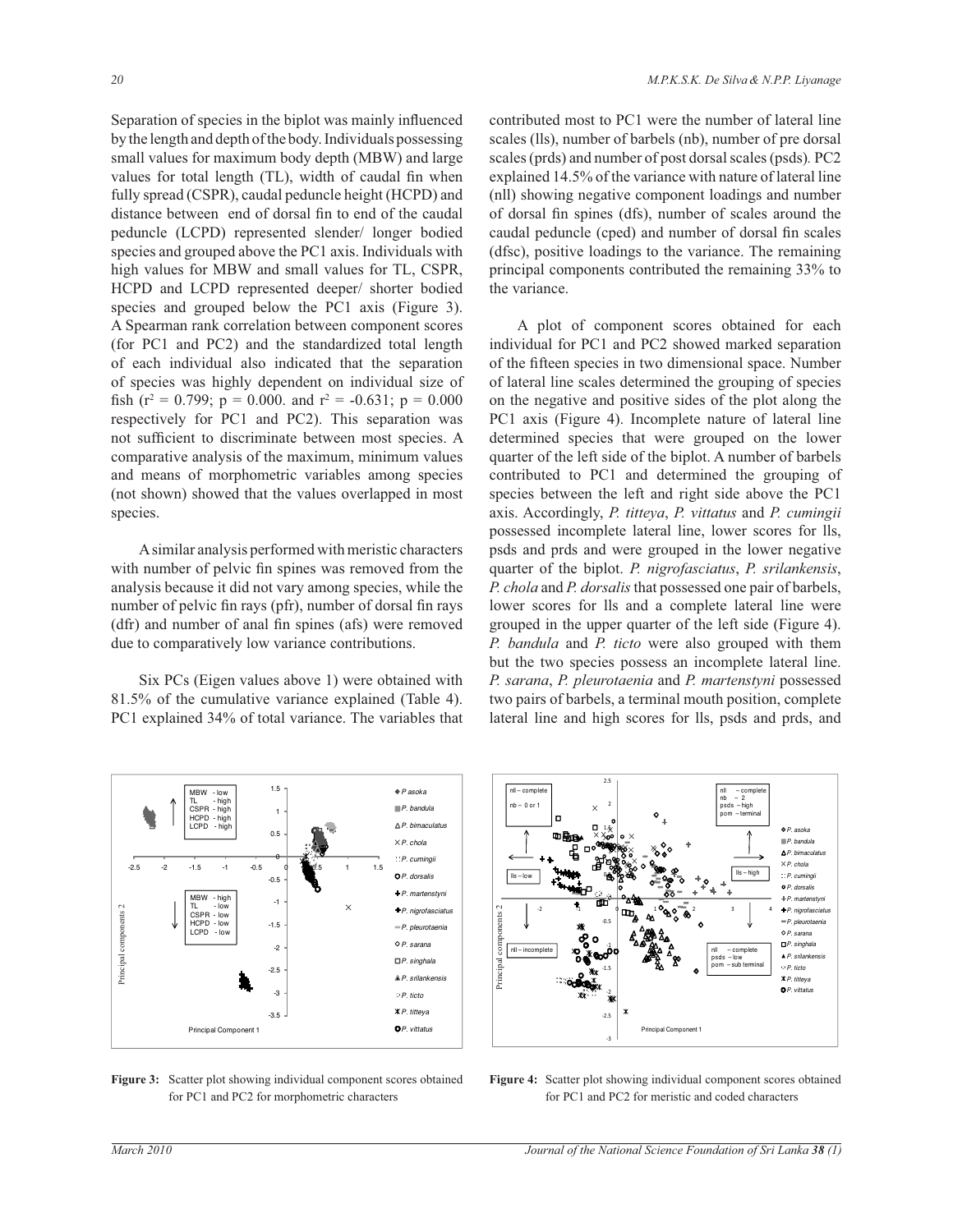were grouped in the upper quarter on the positive side of the biplot. *P. bimaculatus* and *P. asoka* also had high scores for lls, a complete lateral line and high psds were placed in the lower quarter on the positive side due to sub terminal position of the mouth and a single pair of barbels. The positions of *P*. *dorsalis*, *P. sarana* and *P. singhala* were scattered due to high variation in some meristic characters (Figure 4).

 Comparison of descriptive statistics for meristic characters (maximum, minimum, mean and standard deviation) and coded variables showed that there were noticeable differences for certain variables among the fifteen species sampled (Tables 5 and 6). Variables with clear differences between species contributed the major part of variance in determining the six principal components (Table 5). This outcome was not evident however, for morphometric variables with most characters showing overlapping values among species. Number of barbels showed factor loading of 0.86 for PC1, while psds and number of transverse scales (tr) showed factor

loadings of 0.82 and 0.53 for PC1 and PC5 and explained 34% and 14.5% of the variance, respectively. Nature of lateral line (nll), position of mouth (pom) and nature of dorsal fin spines (ndfs) are variables that possessed comparatively high factor loadings for the second, fourth and fifth principal components, respectively. These six characters were considered therefore as important characters for differentiation of *Puntius* species. Number of lateral line scales (lls), number of scales around the caudal peduncle (cped), number of pre dorsal scales (prds), number of pre dorsal fin scales (dfsc), number of

ventral fin rays (vfr)*,* number of anal fin rays (afr) and number of caudal fin rays (cfr) also showed high factor loadings but provided only limited utility for developing the taxonomic key as different species possessed overlapping values (Table 6). Length ratios pre dordal length/standard length (DFL/SL and head length/ standard length HL/SL) also showed some utility for differentiating specific species where meristic characters either were similar or overlapped between species that limited their use (Table 7).

| Species           | N              | nll              | nb             | pom              | ndfs           | tr      |     | psds |       |      |
|-------------------|----------------|------------------|----------------|------------------|----------------|---------|-----|------|-------|------|
|                   |                |                  |                |                  |                |         | min | max  | mean  | std  |
|                   |                |                  |                |                  |                |         |     |      |       |      |
| P.chola           | 34             | Complete $(1)$   | 1              | Terminal (2)     | Serrate $(2)$  | 5.5/3.5 | 10  | 13   | 11.00 | 0.70 |
| P.cumingii        | 19             | Incomplete $(2)$ | $\mathbf{0}$   | Sub terminal (1) | Serrate $(2)$  | 3.5/3.5 | 8   | 9    | 8.42  | 0.50 |
| P.bandula         | $\overline{2}$ | Incomplete $(2)$ | $\mathbf{0}$   | Sub terminal (1) | Serrate $(2)$  | 4.5/3.5 | 9   | 9    | 9.00  | 0.00 |
| P.bimaculatus     | 63             | Complete $(1)$   | 1              | Sub terminal (1) | Smooth $(1)$   | 3.5/2.5 |     |      |       |      |
|                   |                |                  |                |                  |                | 3.5/3.5 | 9   | 13   | 11.11 | 0.99 |
| P.asoka           | 3              | Complete $(1)$   | $\overline{c}$ | Sub terminal (1) | Smooth $(1)$   | 4.5/2.5 | 11  | 11   | 11.00 | 0.00 |
| P.martenstyni     | 13             | Complete $(1)$   | $\overline{2}$ | Terminal (2)     | Smooth $(1)$ , |         |     |      |       |      |
|                   |                |                  |                |                  | Serrate $(2)$  | 5.5/2.5 | 13  | 16   | 14.61 | 0.96 |
| P.nigrofasciatus  | 53             | Complete $(1)$   | $\mathbf{0}$   | Sub terminal (1) | Serrate (2)    | 4.5/3.5 | 8   | 10   | 9.06  | 0.66 |
| P.pleurotaenia    | 26             | Complete $(1)$   | $\overline{2}$ | Terminal (2)     | Serrate $(2)$  | 4.5/2.5 |     |      |       |      |
|                   |                |                  |                |                  |                | 5.5/2.5 | 11  | 13   | 11.92 | 0.39 |
| P.sarana          | 40             | Complete $(1)$   | $\overline{2}$ | Terminal (2)     | Serrate $(2)$  | 4.5/3.5 |     |      |       |      |
|                   |                |                  |                |                  |                | 5.0/3.5 |     |      |       |      |
|                   |                |                  |                |                  |                | 5.5/3.5 | 9   | 14   | 11.75 | 0.98 |
| P.singhala        | 40             | Complete $(1)$   | 0,1            | Terminal (2)     | Smooth $(1)$   | 4.5/2.5 | 9   | 11   | 10.20 | 0.56 |
| P.srilankensis    | 3              | Complete $(1)$   | $\mathbf{0}$   | Sub terminal (1) | Smooth $(1)$   | 4.5/2.5 | 11  | 11   | 11.00 | 0.00 |
| P.ticto           | 16             | Incomplete $(2)$ | $\mathbf{0}$   | Terminal (2)     | Serrate $(2)$  | 4.5/3.5 | 10  | 11   | 10.13 | 0.34 |
| P.titteva         | 24             | Incomplete $(2)$ | $\mathbf{1}$   | Terminal (2)     | Smooth $(1)$   | 3.5/3.5 | 8   | 9    | 8.70  | 0.46 |
| <i>P.vittatus</i> | 31             | Incomplete $(2)$ | $\mathbf{0}$   | Terminal (2)     | Smooth $(1)$   | 3.5/3.5 | 9   | 10   | 9.71  | 0.46 |
| P.dorsalis        | 54             | Complete $(1)$   | 1              | Sub terminal (1) | Smooth (1)     | 3.5/2.5 |     |      |       |      |
|                   |                |                  |                |                  |                | 4.5/2.5 |     |      |       |      |
|                   |                |                  |                |                  |                | 4.5/3.0 | 10  | 13   | 11.1  | 0.56 |
|                   |                |                  |                |                  |                |         |     |      |       |      |

**Table 5:** Variability of characters used in developing the key of 15 *Puntius* species

min-minimum; max-maximum; std-standard deviation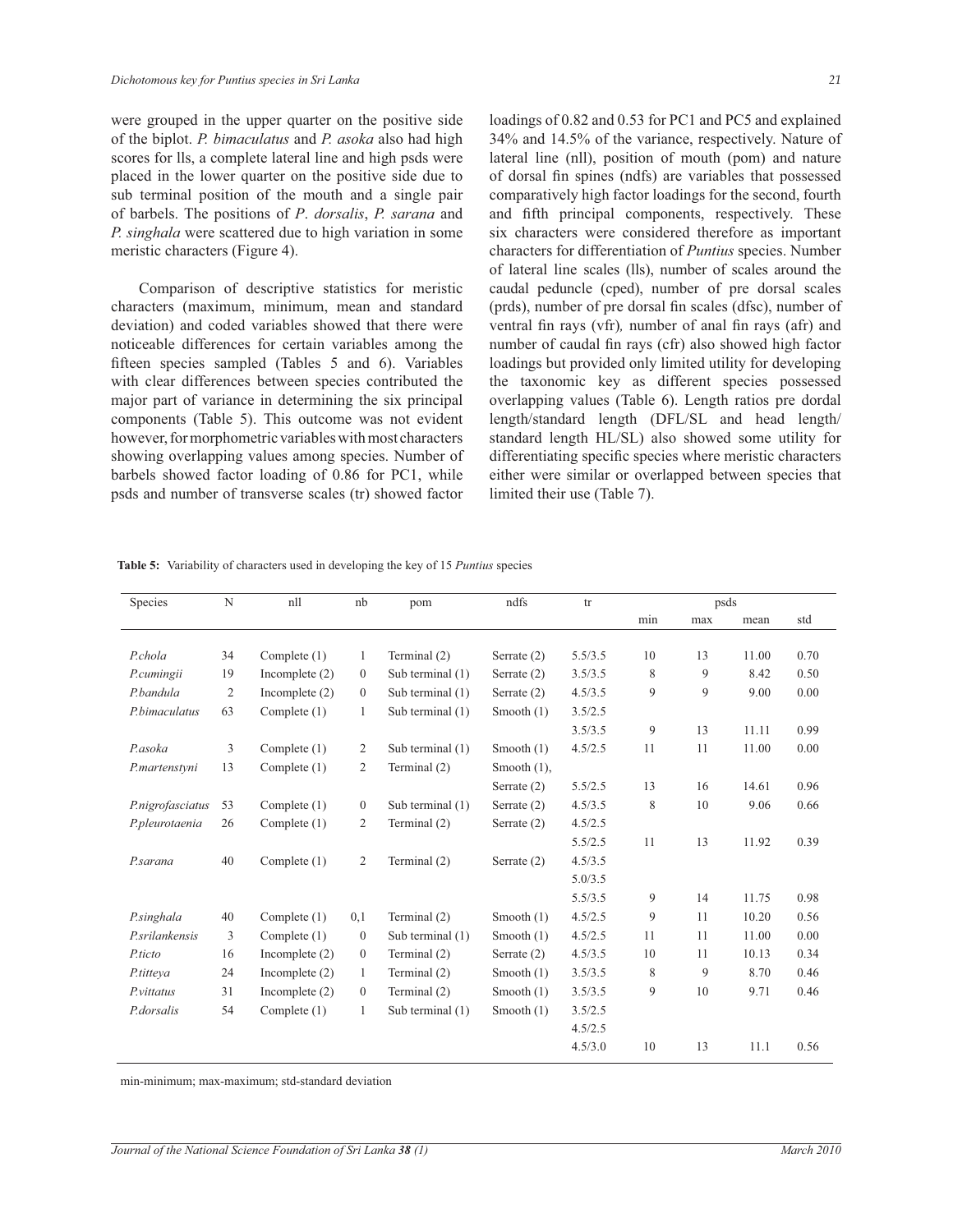| Species                 |                |                |                | prds     |              |                |                | dfsc |          |        |        | cped  |      |
|-------------------------|----------------|----------------|----------------|----------|--------------|----------------|----------------|------|----------|--------|--------|-------|------|
| N                       |                | min            | max            | mean     | std.         | min            | max            | mean | std.     | min    | max    | mean  | std. |
| 34<br>P. chola          |                | $\,$ 8 $\,$    | 10             | 8.97     | 0.46         | 5              | 6              | 5.03 | 0.17     | 11     | 13     | 12.00 | 0.49 |
| 19<br>P. cumingii       |                | $\tau$         | 8              | 7.74     | 0.45         | $\overline{4}$ | 4              | 4.00 | 0.00     | 8      | 8      | 8.00  | 0.00 |
| P. bandula              | $\overline{2}$ | 9              | 9              | 9.00     | 0.00         | 5              | 5              | 5.00 | 0.00     | 11     | 11     | 11.00 | 0.00 |
| 63<br>P. bimaculatus    |                | 8              | 10             | 8.86     | 0.59         | $\overline{4}$ | 5              | 4.27 | 0.45     | 9      | 11     | 10.33 | 0.60 |
| P.asoka                 | 3              | 9              | 10             | 9.33     | 0.58         | 5              | 5              | 5.00 | 0.00     | $\tau$ | $\tau$ | 7.00  | 0.00 |
| 13<br>P. martenstyni    |                | 8              | 11             | 9.54     | 0.88         | 5              | 6              | 5.15 | 0.38     | 11     | 12     | 11.92 | 0.28 |
| 53<br>P. nigrofasciatus |                | $\tau$         | 9              | 7.92     | 0.33         | 5              | 5              | 5.00 | 0.00     | 9      | 11     | 10.62 | 0.53 |
| 26<br>P. pleurotaenia   |                | $\tau$         | 10             | 9.08     | 0.80         | 5              | 6              | 5.62 | 0.50     | 9      | 12     | 10.58 | 0.70 |
| 40<br>P. sarana         |                | $\tau$         | 11             | 9.43     | 0.81         | 5              | 6              | 5.08 | 0.27     | 10     | 14     | 11.58 | 1.11 |
| 40<br>P. singhala       |                | $\tau$         | 8              | 7.45     | 0.50         | $\overline{4}$ | 6              | 4.95 | 0.39     | 10     | 11     | 10.43 | 0.50 |
| P. srilankensis         | 3              | $\tau$         | 7              | 7.00     | 0.00         | 5              | 5              | 5.00 | 0.00     | 11     | 11     | 11.00 | 0.00 |
| P. ticto<br>16          |                | 9              | 9              | 9.00     | 0.00         | 5              | 5              | 5.00 | 0.00     | 10     | 10     | 10.00 | 0.00 |
| 24<br>P. titteya        |                | 7              | 9              | 7.25     | 0.53         | $\overline{4}$ | $\overline{4}$ | 4.00 | 0.00     | 8      | 10     | 9.13  | 0.85 |
| 31<br>P. vittatus       |                | 7              | 8              | 7.19     | 0.40         | 4              | 5              | 4.03 | 0.18     | 8      | 10     | 9.26  | 0.58 |
| 54<br>P. dorsalis       |                | $\tau$         | 9              | 7.96     | 0.27         | $\overline{4}$ | 5              | 4.98 | 0.14     | 10     | 12     | 11.41 | 0.66 |
|                         |                |                |                |          |              |                |                |      |          |        |        |       |      |
| Species                 |                |                |                | 11s      |              |                |                | dfs  |          |        |        | afr   |      |
| $\mathbf N$             |                | min            | max            | mean     | std.         | min            | max            | mean | std.     | min    | max    | mean  | std. |
| 34<br>P. chola          |                | 22             | 26             | 25.09    | 1.19         | 3              | 4              | 3.97 | 0.17     | 6      | 6      | 6.00  | 0.00 |
| 19<br>P. cumingii       |                | 17             | 19             | 18.68    | 0.67         | $\mathfrak{Z}$ | 3              | 3.00 | 0.00     | 6      | 7      | 6.84  | 0.37 |
| P. bandula              | $\overline{2}$ | 20             | 21             | 20.50    | 0.71         | $\overline{4}$ | $\overline{4}$ | 4.00 | 0.00     | 6      | 6      | 6.00  | 0.00 |
| P. bimaculatus<br>63    |                | 22             | 26             | 23.70    | 1.14         | 3              | 4              | 3.10 | 0.29     | 5      | 8      | 6.75  | 0.65 |
| P. asoka                | 3              | 26             | 28             | 27.00    | $\mathbf{1}$ | $\overline{4}$ | $\overline{4}$ | 4.00 | 0.00     | $\tau$ | 7      | 7.00  | 0.00 |
| 13<br>P. martenstyni    |                | 28             | 30             | 29.08    | 0.95         | $\overline{4}$ | $\overline{4}$ | 4.00 | 0.00     | $\tau$ | 7      | 7.00  | 0.00 |
| 53<br>P. nigrofasciatus |                | 20             | 22             | 20.57    | 0.57         | $\overline{2}$ | 3              | 2.98 | 0.14     | 6      | 7      | 6.89  | 0.32 |
| 26<br>P. pleurotaenia   |                | 26             | 30             | 27.88    | 1.18         | $\overline{4}$ | $\overline{4}$ | 4.00 | 0.00     | 6      | 7      | 6.54  | 0.51 |
| 40<br>P. sarana         |                | 25             | 30             | 26.98    | 1.05         | 4              | $\overline{4}$ | 4.00 | $0.00\,$ | 6      | 7      | 6.78  | 0.42 |
| 40<br>P. singhala       |                | 20             | 23             | 20.95    | 0.78         | 3              | 4              | 3.72 | 0.45     | 6      | 7      | 6.68  | 0.47 |
| P. srilankensis         | 3              | 22             | 23             | 22.33    | 0.58         | 4              | $\overline{4}$ | 4.00 | 0.00     | 7      | 7      | 7.00  | 0.00 |
| 16<br>P. ticto          |                | 21             | 22             | 21.94    | 0.25         | 4              | $\overline{4}$ | 4.00 | 0.00     | 6      | 6      | 6.00  | 0.00 |
| 24<br>P. titteya        |                | 17             | 20             | 18.63    | 0.82         | $\overline{2}$ | $\overline{4}$ | 3.10 | 0.50     | 5      | 7      | 6.25  | 0.61 |
| 31<br>P. vittatus       |                | 18             | 20             | 19.19    | 0.65         | $\overline{c}$ | $\overline{4}$ | 2.68 | 0.54     | 6      | 8      | 6.87  | 0.50 |
| 54<br>P.dorsalis        |                | 21             | 26             | 23.26    | 1.14         | 3              | 5              | 4.00 | 0.27     | 6      | 8      | 6.67  | 0.58 |
| Species                 |                |                |                | vfs      |              |                |                | vfr  |          |        |        | cfr   |      |
| N                       |                | min            | max            | mean     | std.         | min            | max            | mean | std.     | min    | max    | mean  | std. |
| P.chola<br>34           |                | $\,1\,$        | $\mathbf{1}$   | $1.00\,$ | $0.00\,$     | 9              | 9              | 9.00 | $0.00\,$ | 19     | 22     | 20.53 | 0.86 |
| 19<br>P.cumingii        |                | $\,1\,$        | $\mathbf{1}$   | 1.00     | 0.00         | 9              | 9              | 9.00 | 0.00     | 20     | 21     | 20.11 | 0.32 |
| P.bandula               | $\overline{2}$ | $\mathbf{1}$   | $\mathbf{1}$   | 1.00     | 0.00         | 9              | 9              | 9.00 | 0.00     | 20     | 20     | 20.00 | 0.00 |
| 63<br>P.bimaculatus     |                | $\mathbf{1}$   | $\mathbf{1}$   | 1.00     | 0.00         | $\tau$         | 9              | 8.83 | 0.42     | 18     | 24     | 20.92 | 1.73 |
| P.asoka                 | $\mathfrak{Z}$ | $\mathbf{1}$   | $\mathbf{1}$   | 1.00     | 0.00         | 9              | 9              | 9.00 | $0.00\,$ | 20     | 20     | 20.00 | 0.00 |
| P.martinstyni<br>13     |                | $\mathbf{1}$   | $\mathbf{1}$   | 1.00     | 0.00         | 9              | 9              | 9.00 | $0.00\,$ | 19     | 21     | 20.08 | 0.49 |
| P.nigrofasciatus<br>53  |                | $\mathbf{1}$   | $\mathbf{1}$   | 1.00     | 0.00         | 9              | 9              | 9.00 | $0.00\,$ | 18     | 21     | 20.38 | 0.66 |
| P.pleurotaenia<br>26    |                | $\mathbf{1}$   | $\mathbf{1}$   | 1.00     | 0.00         | 9              | 9              | 9.00 | 0.00     | 19     | 22     | 19.73 | 0.87 |
| P.sarana<br>40          |                | $\mathbf{1}$   | $\mathbf{1}$   | 1.00     | 0.00         | 9              | 9              | 9.00 | 0.00     | 19     | 22     | 20.08 | 0.57 |
| P.singhala<br>40        |                | $\mathbf{1}$   | $\mathbf{1}$   | 1.00     | 0.00         | 9              | 9              | 9.00 | 0.00     | 18     | 21     | 20.03 | 0.73 |
| P.srilankensis          | 3              | $\mathbf{1}$   | $\mathbf{1}$   | 1.00     | 0.00         | $\overline{9}$ | 9              | 9.00 | 0.00     | 20     | 21     | 20.33 | 0.58 |
| 16<br>P.ticto           |                | $\mathfrak{2}$ | $\mathfrak{2}$ | 2.00     | 0.00         | $8\phantom{1}$ | 8              | 8.00 | $0.00\,$ | 21     | 22     | 21.19 | 0.40 |
| 24<br>P.titteya         |                | $\mathbf{1}$   | $\,1$          | 1.00     | 0.00         | $\overline{9}$ | 9              | 9.00 | $0.00\,$ | 18     | 20     | 19.21 | 0.66 |
| 31<br>P.vittatus        |                | $\mathbf{1}$   | $\mathbf{1}$   | 1.00     | $0.00\,$     | $\,$ $\,$      | 9              | 8.84 | 0.37     | 19     | 21     | 19.84 | 0.64 |
| 54<br>P.dorsalis        |                | $\mathbf{1}$   | $\mathbf{1}$   | 1.00     | $0.00\,$     | 8              | $10\,$         | 8.98 | 0.24     | 19     | 28     | 20.50 | 1.91 |

**Table 6**: Maximum, minimum, mean and standard deviation of meristic characters of 15 *Puntius* species

e min-minimum; max-maximum; std-standard deviation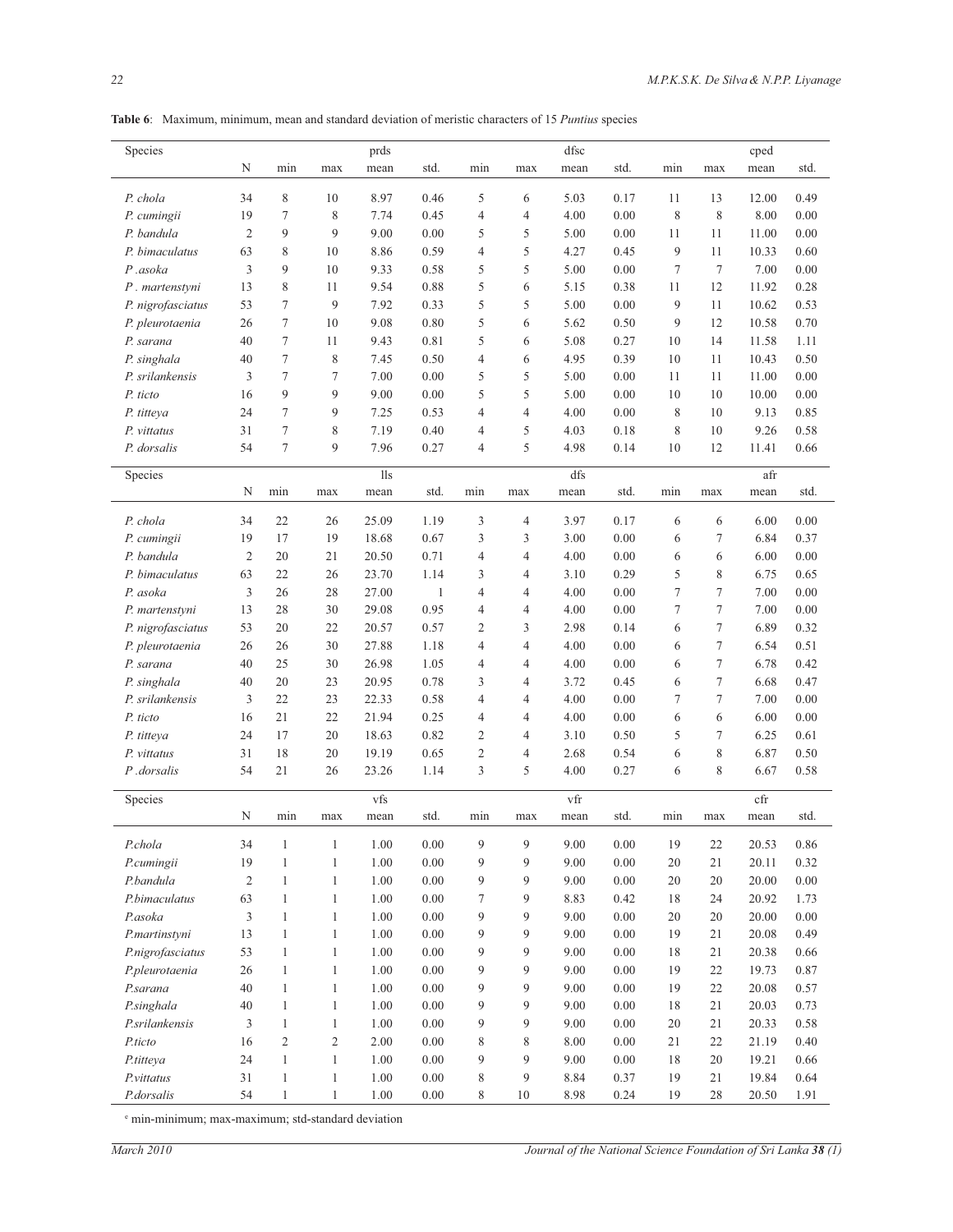**Table 7:** Descriptive statistics of *P. dorsalis* ( $N = 54$ ) and *P. bimaculatus* ( $N = 63$ ) (Highlighted values were used in developing the key)

| Species        | Character | min  | max  | mean | std  |
|----------------|-----------|------|------|------|------|
| P. dorsalis    | TL/SL     | 1.17 | 1.36 | 1.24 | 0.05 |
| P. bimaculatus |           | 1.12 | 1.29 | 1.20 | 0.04 |
| P. dorsalis    | FL/SL     | 1.08 | 1.20 | 1.13 | 0.03 |
| P. bimaculatus |           | 1.08 | 1.20 | 1.13 | 0.02 |
| P. dorsalis    | MBW/SL    | 0.26 | 0.34 | 0.30 | 0.02 |
| P. bimaculatus |           | 0.18 | 0.31 | 0.27 | 0.02 |
| P. dorsalis    | MBW/TL    | 0.20 | 0.28 | 0.24 | 0.02 |
| P. bimaculatus |           | 0.15 | 0.27 | 0.22 | 0.02 |
| P. dorsalis    | ED/HL     | 0.24 | 0.38 | 0.30 | 0.03 |
| P. bimaculatus |           | 0.21 | 0.37 | 0.28 | 0.04 |
| P. dorsalis    | HL/SL     | 0.26 | 0.32 | 0.29 | 0.01 |
| P. bimaculatus |           | 0.19 | 0.28 | 0.23 | 0.01 |
| P. dorsalis    | POL/SL    | 0.10 | 0.14 | 0.12 | 0.01 |
| P. bimaculatus |           | 0.09 | 0.14 | 0.11 | 0.01 |
| P. dorsalis    | DFL/SL    | 0.14 | 0.25 | 0.16 | 0.01 |
| P. bimaculatus |           | 0.09 | 0.16 | 0.12 | 0.01 |
| P. dorsalis    | PDL/PODL  | 0.81 | 1.19 | 1.00 | 0.08 |
| P. bimaculatus |           | 0.83 | 1.13 | 0.94 | 0.06 |
| P. dorsalis    | PDL/SL    | 0.46 | 0.54 | 0.50 | 0.01 |
| P. bimaculatus |           | 0.45 | 0.56 | 0.49 | 0.02 |
| P. dorsalis    | PODL/SL   | 0.46 | 0.56 | 0.50 | 0.02 |
| P. bimaculatus |           | 0.48 | 0.59 | 0.52 | 0.02 |
| P. dorsalis    | AFL/SL    | 0.07 | 0.13 | 0.09 | 0.01 |
| P. bimaculatus |           | 0.06 | 0.11 | 0.08 | 0.01 |
| P. dorsalis    | PAL/SL    | 0.69 | 0.77 | 0.73 | 0.02 |
| P. bimaculatus |           | 0.66 | 1.00 | 0.73 | 0.04 |
| P. dorsalis    | POAL/SL   | 0.24 | 0.32 | 0.27 | 0.02 |
| P. bimaculatus |           | 0.25 | 0.33 | 0.28 | 0.02 |
| P. dorsalis    | PAL/POAL  | 2.16 | 3.20 | 2.67 | 0.22 |
| P. bimaculatus |           | 1.98 | 3.79 | 2.59 | 0.26 |
| P. dorsalis    | PVL/POVL  | 0.85 | 1.09 | 0.98 | 0.06 |
| P. bimaculatus |           | 0.35 | 1.09 | 0.95 | 0.09 |
| P. dorsalis    | PVL/SL    | 0.45 | 0.52 | 0.49 | 0.02 |
| P. bimaculatus |           | 0.26 | 0.54 | 0.48 | 0.03 |
| P. dorsalis    | POVL/SL   | 0.48 | 0.55 | 0.50 | 0.02 |
| P. bimaculatus |           | 0.47 | 0.74 | 0.51 | 0.03 |
| P. dorsalis    | PPL/POPL  | 0.33 | 0.47 | 0.40 | 0.03 |
| P. bimaculatus |           | 0.25 | 0.37 | 0.31 | 0.03 |
| P. dorsalis    | PPL/SL    | 0.24 | 0.32 | 0.29 | 0.02 |
| P. bimaculatus |           | 0.20 | 0.27 | 0.24 | 0.01 |
| P. dorsalis    | POPL/SL   | 0.68 | 0.77 | 0.71 | 0.02 |
| P. bimaculatus |           | 0.71 | 0.82 | 0.76 | 0.02 |
| P. dorsalis    | CFL/SL    | 0.17 | 0.33 | 0.25 | 0.04 |
| P. bimaculatus |           | 0.12 | 0.31 | 0.21 | 0.04 |
| P. dorsalis    | CFL/CSPR  | 0.37 | 1.17 | 0.64 | 0.16 |
| P. bimaculatus |           | 0.35 | 1.50 | 0.69 | 0.26 |
| P. dorsalis    | HCPD/LCPD | 0.55 | 0.90 | 0.68 | 0.06 |
| P. bimaculatus |           | 0.38 | 1.81 | 0.63 | 0.17 |

min-minimum; max-maximum; std-standard deviation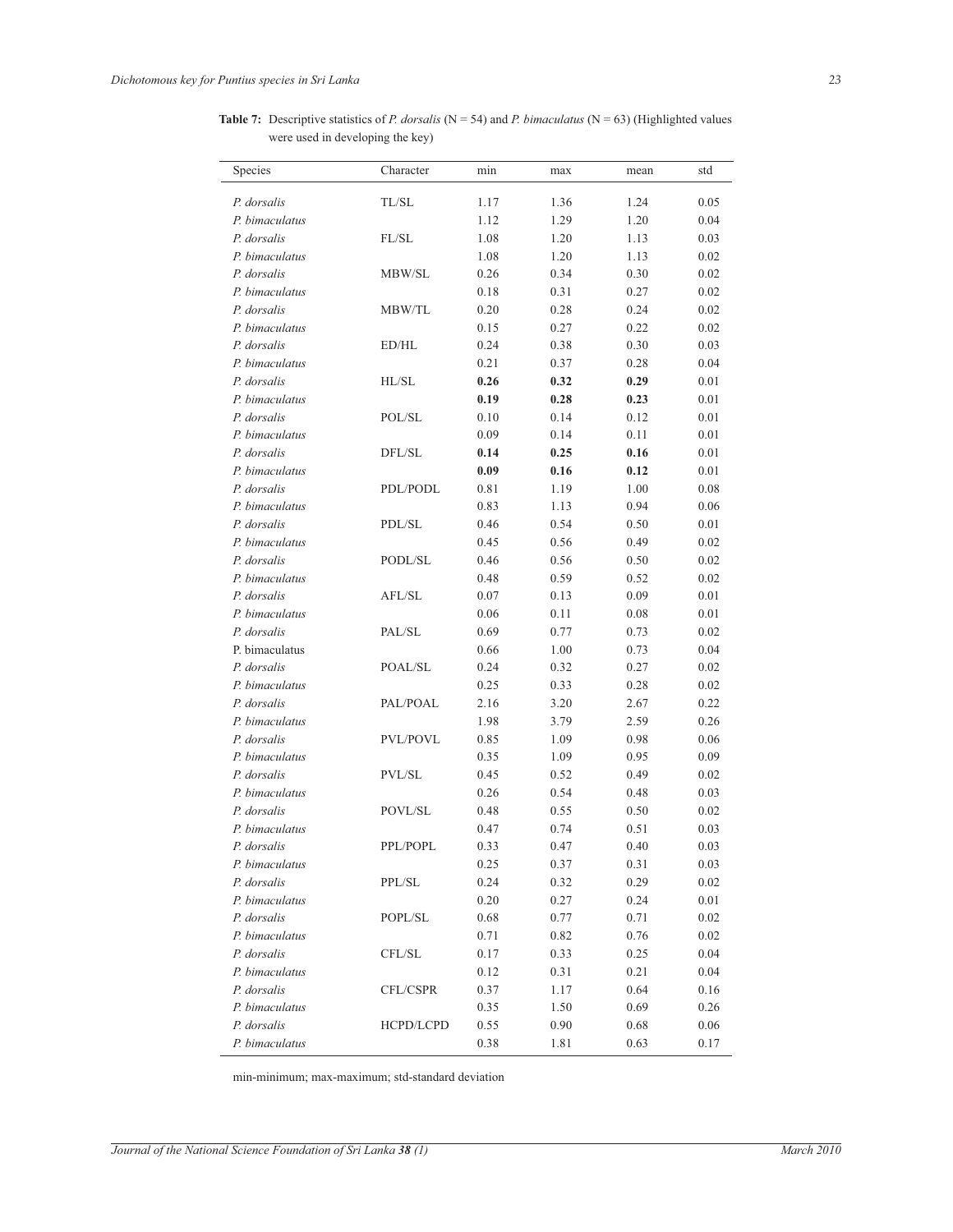| 9 Position of mouth terminal; transverse scales 4.5/2.5  P. singhala* |
|-----------------------------------------------------------------------|
|                                                                       |
|                                                                       |
| - Transverse scales 3.5/3.5,3.5/2.5,4.5/2.5, or 4.5/3 11              |
| 11 Ratio between dorsal fin length and standard length 0.14-0.25      |
| (mean 0.16); ratio between head length to standard length             |
| 0.26-0.32 (mean 0.29); Transverse scales 3.5/2.5, 4.5/2.5, or         |
|                                                                       |
| - Ratio between dorsal fin length and standard length 0.09-0.16       |
| (mean 0.12); ratio between head length to standard length             |
| 0.19-0.28 (mean 0.23); Transverse scales 3.5/3.5, or 3.5/2.5          |
| P. bimaculatus                                                        |
|                                                                       |
|                                                                       |
|                                                                       |
|                                                                       |
|                                                                       |
|                                                                       |
| 15 Post dorsal scales 11-13; transverse scales 5.5/2/5, 4.5/2.5, or   |
|                                                                       |
| Post dorsal scales 14-16; transverse scales 5.5/2.5                   |
| P. martenstyni*                                                       |
|                                                                       |

**Table 8:** Dichotomous key to separation of 15 *Puntius* species in Sri Lanka

\*Keyed in two places. Explanation in the Discussion

#### **DISCUSSION**

Previous studies<sup>34,35</sup> have shown that morphometric characters are often more suitable than meristic characters for describing intra-specific differences. In another study Ihssen *et al.*<sup>36</sup> stated that the discrete nature of meristic data contributed to low ability to discriminate among *Halobatrachus didiactylus* populations. The present study focused discrimination among species and has shown that variation in meristic characters combined

with coded characters can be more effective than morphometric characters for differentiating 15 *Puntius* species (Figures 3 and 4). As meristic counts are discrete in nature, they were efficient for developing a dichotomous key for *Puntius* species in Sri Lanka as they gave sharp demarcations between individual species. Some meristic characters overlapped among species however, and were therefore of limited use for distinguishing the species.

 Of the 19 meristic characters included in the PCA (inclusive of coded characters), only six characters (nll, pom, ndfs, tr, nb and psds) were used in developing the dichotomous key and these characters could differentiate the 15 Sri Lankan *Puntius* species successfully. The characters can be scored easily, are distinct and had non-overlapping ranges among species (Table 5). Two species (*P. bimaculatus* and *P. dorsalis*) however, could not be fully differentiated using meristic characters in isolation. Combination with the diagnostic morphological characters permitted full separation of all species. Length ratios were employed to remove individual size effects<sup>37</sup>, and in combination with the meristic characters distinguished all species and so were incorporated in the key (Table 7).

 In step 11 of Table 8 separation of *P. bimaculatus* and *P. dorsalis* were based on two morphological characters (DFL/SL and HL/SL) and one meristic (number of transverse scales) character. HL/SL shows overlaps in the range of 0.26-0.28 and DFL/SL in the range of 0.14- 0.16 in these two species (Table 7). Number of transverse scales 3.5/2.5 were recorded in three individuals of *P. bimaculatus* (N=63) and six individuals (N=53) of *P. dorsalis*. A fish having number of transverse scales 3.5/2.5 and overlapping scores for DFL/SL and HL/SL therefore, limits the separation into a species. Analysis of data set of *P. bimaculatus* and *P. dorsalis* indicate that the possibility of this overlap is low, because a fish of 3.5/2.5 transverse scales recorded non overlapping scores for HL/SL or/and post dorsal length/standard length (PDL/ SL). Similarly a fish having overlapping values for HL/SL and/or PDL/SL can be differentiated based on having non overlapping scores for transverse scales. In general therefore, having overlapping values for all three characters is unlikely and these characters individually or in combination could be used or to separate the two species.

 Formal description of new species is generally based on data from only a few specimens and hence is not able to represent all intra-specific variation. Intra-specific variation associated with geographical and environmental diversity is well documented in fishes<sup>38,39</sup>. The comparatively large sample sizes per species (except for highly threatened or rare species) used here collected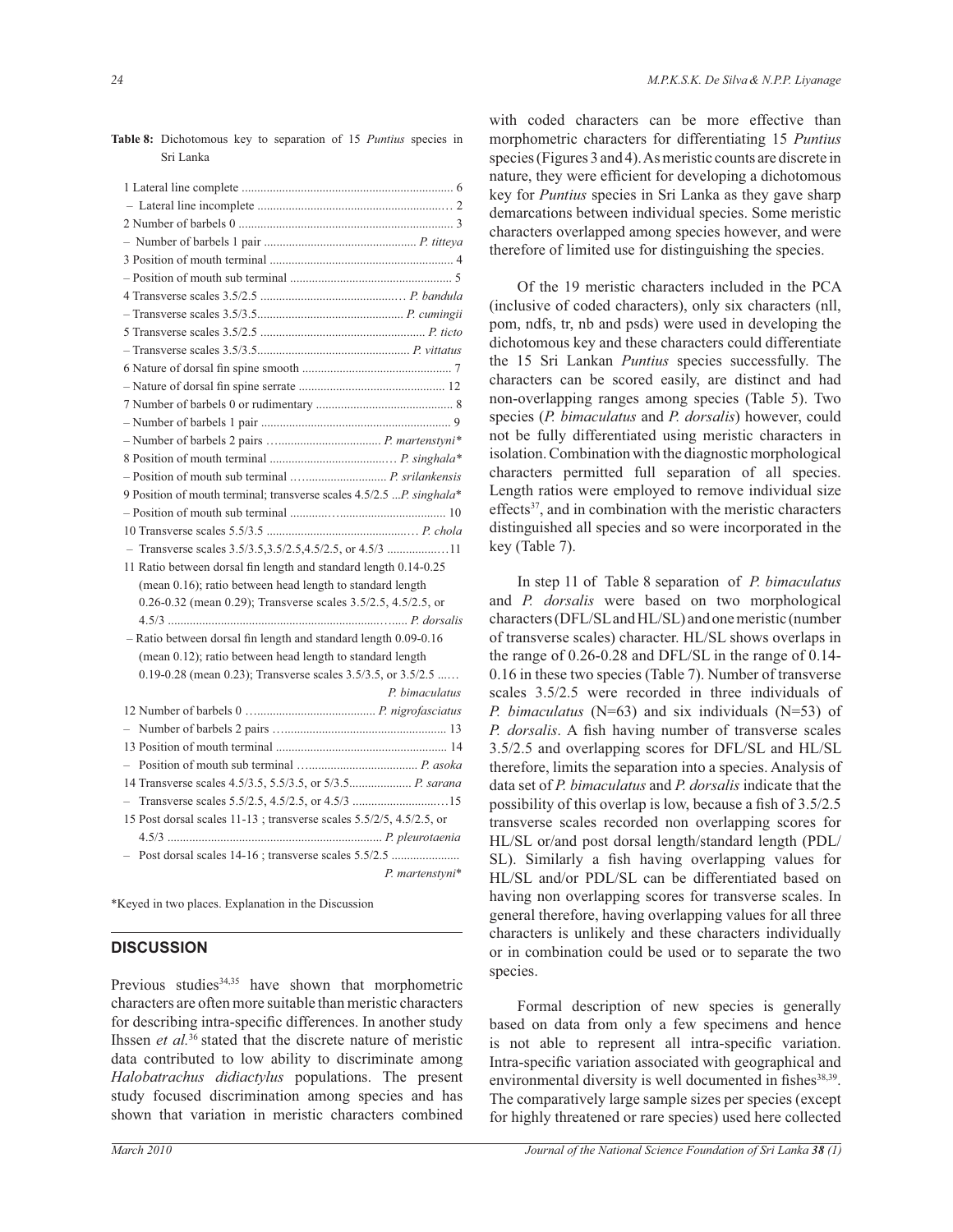from 38 different sites in five major rivers covered a broad geographical range and represented the majority of variation present in the characters assessed.

 Data for meristic and coded characters obtained for the 15 *Puntius* species examined in the present study were more or less comparable with the majority of earlier studies 3,4,19,21 in the literature. A difference was evident however, in counts for *P. dorsalis*, *P. pleurotaenia* and *P. sarana* (Table 8). This difference may result from intraspecific geographical variability across the distribution of the species or presence of sub species. Variation in morphological characters in *Puntius* species has been recorded with altitudinal differences in Sri Lanka<sup>40</sup>. Presence of sub species in *Puntius* species has also been reported <sup>3</sup>. A difference in the description of *P. singhala* in the present study compared with earlier reports showed that this species had a terminal mouth (Table 2b). Previous reports suggested that *P. singhala* had a sub terminal mouth3,22. The diet of *P. singhala* consists of filamentous algae, crustaceans and diatoms<sup>41</sup> that are generally found in the water column and column feeders often are characterised by a terminal mouth. Descriptions of mouth positions can be subjective however, so this may have contributed to the apparent inconsistency.

 In the present study, *P. singhala* individuals were found with no barbels or with a single pair of barbels. According to previous studies<sup>22</sup> this species possess a single pair of barbels but the buccal area also contains many papillae. Therefore, individuals identified as possessing no barbels may possess a pair of rudimentary barbles that may have been be concealed in the papillated area. In the present study *P. martenstyni* was recorded as possessing a serrated dorsal fin spine during their younger stages and smooth dorsal fin spine when mature. Pethiyagoda<sup>4</sup> has also recorded this difference. Therefore, to avoid any misclassification, this variation was considered when developing the key and there are two identification points for *P. singhala* and *P. martenstyni* marked with\* in Table 8.

 Apart from the 15 *Puntius* species considered in the present study another species, *P. amphibius* has been recorded in Sri Lanka. *P. amphibius* was not included in the current study however, as specimens of this species were not found at any of the 38 sites sampled. *P. amphibius* was first recorded in 1912 by Dunker and was listed as a freshwater species in Sri Lanka 4,19,21 . According to recent studies<sup>23</sup> *P. amphibius* is not found in Sri Lanka but has been misidentified by different authors because it possesses similar morphology to other *Puntius* species.

The dichotomous key developed in this study shows similarities with a key developed by Deraniyagala<sup>19</sup> to identify *Puntius* species in Sri Lanka. Endemic species, *P. bandula*, *P. srilankensis, P. martenstyni* and *P. asoka* were not recorded that time. Nature of lateral line, ndfs, pom and tr were the main characters used by Deraniyagala<sup>19</sup> to develop his key. In the present study, these characters were among the main characters that contributed to principal components and separating taxa were therefore important for developing the new key. In addition, markings (bands and spots of different shapes and sizes) on the body were also traits considered by Deraniyagala<sup>19</sup>. These characters though important in identification of fresh or live specimens, can be lost or modified when specimens are preserved and these features were not considered here.

 In multivariate morphological comparisons there are two independent components, namely size and shape. Species grouped in general in the left half of the PCA biplot possessed comparatively deeper and shorter bodies and species that grouped in the right half possessed slender and longer bodies. The two different size morphs showed (Figure 4) two different body forms; fusiform (slender and long) and ovate (deeper and short). This shape variation may result from adaptation to the different aquatic habitats they occupy 42- 44 and also to their feeding habits<sup>4,45</sup>.

 Although morphometric variables had less power to differentiate the *Puntius* species when compared with meristic characters, they could differentiate the 15 species to a considerable level (Figure 3). Accordingly, *P. pleurotaenia*, *P. martenstyni* and *P. bimaculatus* grouped above the PC1 axis formed the slender and long bodied group. *P. ticto*, *P. titteya*, *P. vittatus*, *P. nigrofasciatus* and *P. chola* grouped below the PC1 axis and formed the deep and short bodied group. The remaining species possessed intermediate morphology and could not be differentiated using these characters.

 The results show that meristic characters with coded variables are more effective than morphometric characters for discriminating the 15 *Puntius* species. To identify a *Puntius* individual at the species level using the key developed here requires only 2 to 6 steps. The steps need to be followed in a precise manner. In general, this key can assist accurate quantification and assessment of the genus *Puntius* in Sri Lanka and contribute to their long term conservation.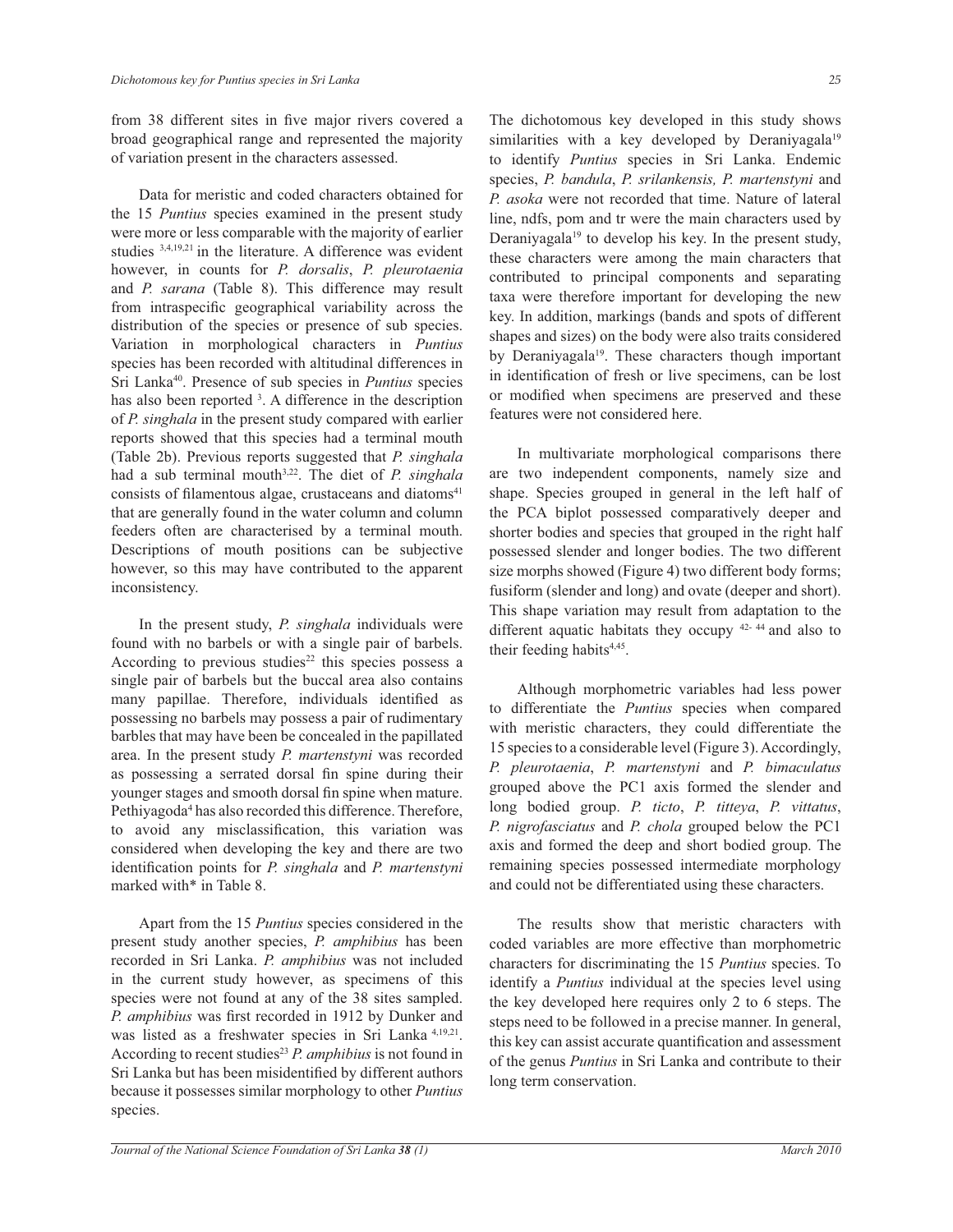### **Acknowledgment**

This study was funded by the National Science Foundation of Sri Lanka under the research grant SIDA/ BT/2003/ 02.

# **References**

- 1. International Union for the Conservation of Nature (2007). *The 2007 Red List of threatened Fauna and Flora of Sri Lanka*. pp. 18 –25, IUCN, Colombo 07.
- 2. Hamilton F. (1822). *An Account of the Fishes Found in River Ganges and its Branches*, pp. vii + 40, Archibald Constable, Edinburgh; Hurst, Robinson & Co., London.
- 3. Jayaram K.C. (1991). Revision of the Genus *Puntius* Hamilton from the Indian Region (Pisces: Cypriniformes, Cyprinidae, Cyprininae). *Records of Zoological Survey* of *India,* Occasional Paper **135**: 1 –178.
- 4. Pethiyagoda R. (1991). *Freshwater Fishes of Sri Lanka*. pp 1–362, Wildlife Heritage Trust of Sri Lanka, Cotta Road, Colombo 08.
- 5. Cuvier G. & Valenciennes A. (1842). *Histoire Naturelle des Poisons*, Tome dis – septieme. Vol. 16, pp.  $xx + 472$ , Levrault, Strassbourg, France.
- 6. Kottelat M. & Pethiyagoda R. (1989). Eine neue Barbenart von Sri Lanka. *Puntius asoka* spec. nov. *Aquarien und Terrarien Zeitschrift* **42**(8): 472–476.
- 7. Kottelat M. & Pethiyagoda R. (1991). Description of three new species of cyprinid fishes from Sri Lanka*.* In: *Freshwater Fishes of Sri Lanka* (Ed. R. Pethiyagoda) pp. 299–313. Wildlife Heritage Trust of Sri Lanka, Cotta Road, Colombo 08.
- 8. Bleeker P. (1863). Description de quelques espèces nouvelles de Cyprinoïdes du Ceylon. *Verslagen en mededeelingen. Koninklijke Akademie van Wetenschappen* (*Netherlands*) **15**: 239 –253.
- 9. Günther A. (1868). *Catalogue of the Fishes in the British Meuseum,* Vol. 7. pp. xxii + 455. The British Museum, London.
- 10. Jerdon T. (1849). On the freshwater fishes of southern India (Continued from p.149) *Madras Journal of Literature and Science* **15**: 141 –149; 302 –346.
- 11. Duncker G. (1912). Die Süsswasserfishe Ceylons. Jahrbuch der Hamburgischen Wissenschaftlichen Anstalten, Beiheft 2. *Mitteilungen aus dem Naturhistorischen Museum in Hamburg* **29**: 241 –472.
- 12. Senanayake F.R. (1985). *Barbus srilankensis*, a new species of cyprinid fish from Sri Lanka. *Ceylon Journal of Science (Biological Science)* **15**: 396–402.
- 13. Deraniyagala P.E.P. (1929). Two new freshwater fishes. *Spolia Zeylanica* **15**(2): 73 –77.
- 14. Day F. (1865). On the fishes of Cochin, on the Malbar coast of India. part 2. Anacanthini. *Proceedings of the Zoological Society of London* **1865**(1):286 –318.
- 15. De Silva S.S. (1983). The reservoir fishery: present status and future strategies. *Journal of Inland Fisheries*

(*Sri Lanka*) **20**: 3 –13.

- 16. De Silva S.S. (1988). Reservoirs of Sri Lanka and their fisheries. *FAO Fisheries Technical Paper* **298**: p. 128.
- 17. Weliange W.S. & Amarasinghe U.S. (2003). Accounting for diel feeding periodicity in quantifying food resource partitioning in fish assemblages in three reservoirs of Sri Lanka. *Asian Fisheries Science* **16** (3&4): 203–213.
- 18. Kellart E.F. (1852). *Prodromus Faunae Zeylanicae.* pp. xxxiii + 247, Observer Press, Fort.
- 19. Deraniyagala P.E.P. (1952). *A Coloured Atlas of Some Vertebrates from Ceylon.* Volume 1: *Fishes*. p. 150. The Ceylon Government Press, Colombo.
- 20. Mendis A.S. (1954). *Fishes of Ceylon.* p. 222, Fisheries Research Station, Colombo.
- 21. Munro I.S.R. (1955). *The Marine and Freshwater Fishes of Ceylon.* p. 349. Department of External Affairs, Canberra, Australia.
- 22. Pethiyagoda R. & Kottelat M. (2005). A review of the barbs of the *Puntius filamentosus* group (Teleostei: Cyprinidae) of Southern India and Sri Lanka. *The Raffles Bulletin of Zoology* **12**: 127–144.
- 23. Silva A., Maduwage K. & Pethiyagoda R. (2008). *Puntius kamalika*, a new species of barb from Sri Lanka (Teleostei: Cyprinidae). *Zootaxa* **1824**: 55– 64.
- 24. Meegaskumbura M., Silva A., Maduwage K. & Pethiyagoda R. (2008). *Puntius reval*, a new barb from Sri Lanka (Teleostei: Cyprinidae). *Ichthyological Explorations of Freshwaters* **19**(2): 141–152.
- 25. Allendorf F.W., Ryman N. & Utter F.M. (1987). Genetics and fishery management. In: *Population Genetics and Fishery Management* (Eds. N. Ryman & F. Utter) p. 420, Washington Sea Grant Program, University of Washington, Seattle, USA.
- 26. Doherty D. & McCarthy T.K. (2004). Morphometric and meristic characteristics analyses of two Western Irish populations of Arctic charr, *Salvelinus alpinus* (L.). biology and environment. *Proceedings of the Royal Irish Academ*y **104B** (1): 75-85.
- 27. Barlow G.W. (1961). Causes and significance of morphological variation of fishes. *Systematic Zoology* **10**: 105 –117.
- 28. Tudela S. (1999). Morphological variability in a Mediterranean, genetically homogeneous population of European anchovy, *Engraulis encrasicolus*. *Fisheries Research* **42**(2): 229–243.
- 29. Murta A.G. (2000). Morphological variation of horse mackerel (*Trachurus trachurus*) in the Iberian and North African Atlantic: implications for stock identification. *ICES Journal of Marine Science* **57**: 1240–1248.
- 30. Winans G.A. (1985). Using morphometric and meristic characters for identifying stocks of fish. *Proceedings of Stock Identification Workshop*; *National Oceanic and Atmospheric Administration* (*NOAA*) *Technical Memorandum* (Eds. H. E.Kumf, R. N.Vaught, C.B.Grimes, A.G. Johnson & E.L. Nakamura) Florida, USA, 5-7 November 1985, pp. 199–223.